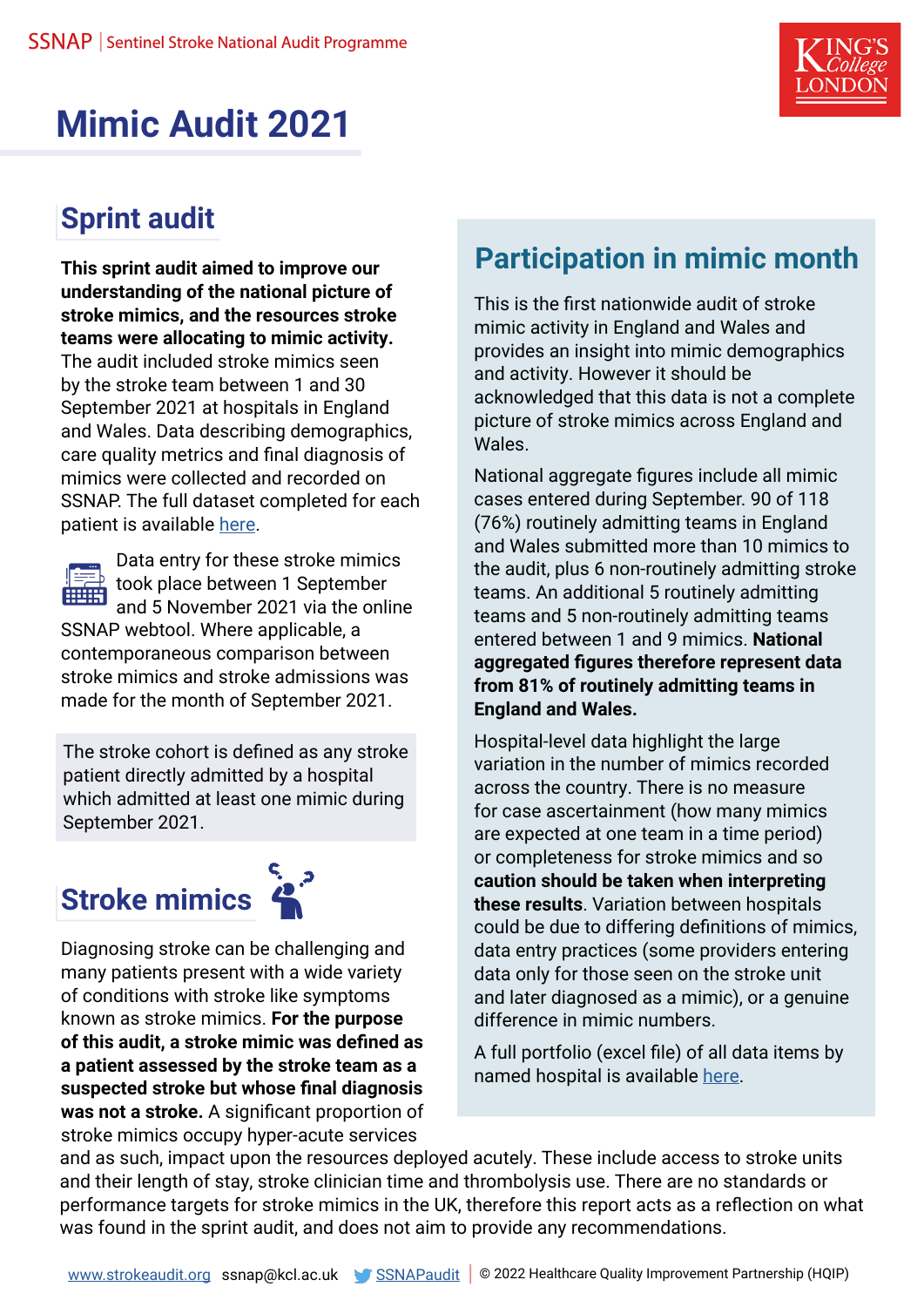



#### **Distribution of stroke mimics as a proportion of total admissions during September 2021**



There is wide variation in proportion of mimics assessed in hospital with a median rate of 52.2% (IQR 38.0-65.6%) with the highest rate being 83.3%.

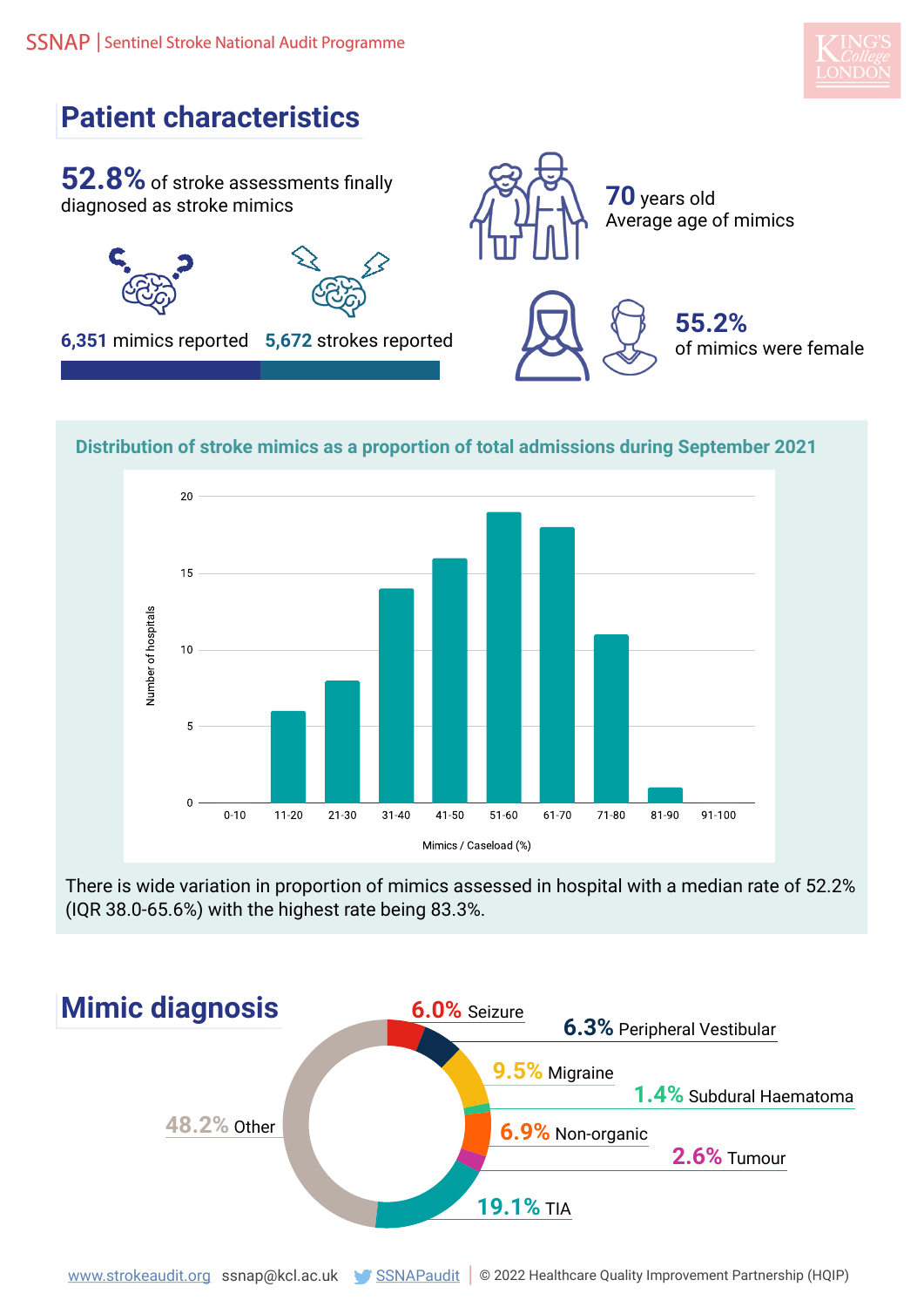

| <b>Common 'Other' mimics</b>                 | 48.2% |
|----------------------------------------------|-------|
| Bell's palsy                                 | 5.7%  |
| Syncope                                      | 5.3%  |
| Delirium                                     | 4.1%  |
| Fall                                         | 3.8%  |
| Decompensation of old<br>stroke              | 3.7%  |
| Headache                                     | 2.1%  |
| Peripheral nerve /<br>neuropathy/neuropraxia | 1.8%  |

#### **Method of assessment by stroke clinician**



The majority of patients assessed by a stroke clinician were reviewed in person. The median time for evaluating a patient varied depending on the evaluation method: 45 minutes for assessment in person; and 15 minutes for telephone assessments. Although a minority of patients were assessed by telemedicine, the median review time was 60 minutes, highlighting the complexity of making such assessments remotely.

There are a wide range of medical and neurological conditions presenting as stroke mimics with **neurological mimics** making up the biggest group. 19.1% of stroke calls resulted in a diagnosis of TIA. Migraine, functional disorders ('nonorganic'), vestibular syndromes and seizure activity are the next commonest stroke mimics. An important number of mimics included decompensation of a previous stroke which may occur in the setting of infection or metabolic insult. **In many of these circumstances of diagnostic uncertainty, urgent access to MRI is important** (see the National Optimal Stroke Imaging Pathway [here\)](https://www.strokeaudit.org/SupportFiles/Documents/Guidelines/NOSIP-master-version.aspx).

## **Thrombolysis**

**0.7%** Average proportion of stroke mimics thrombolysed **10%** Average proportion of stroke patients thrombolysed 学科学学学科学 坚守坚守坚守 **1 in 13** thrombolysed patients was a mimic

The benefits of intravenous thrombolysis are time dependant and as such, attempts to reduce the door to needle time and increase the proportion of patients receiving reperfusion therapies may lead to **stroke mimics receiving such treatment inadvertently**. The proportion of stroke mimics receiving thrombolysis ranged between sites from **0 to 10.7%**. Stroke mimics were younger (58 years) compared with stroke patients (74 years).